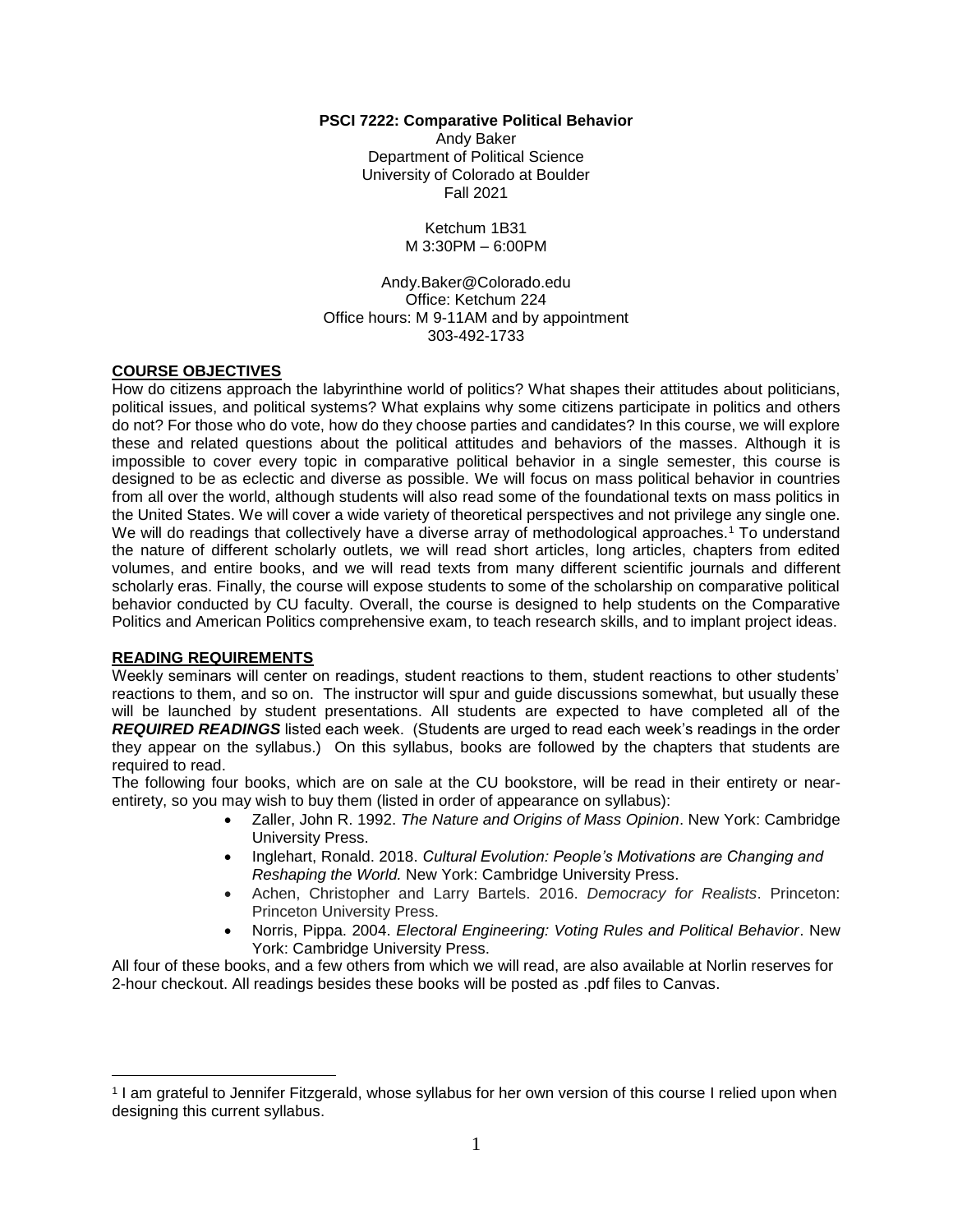## **GRADING**

Your final grade will be based on four criteria, distributed in the following manner:

| (1) | <b>Class Participation</b>      | 20% |
|-----|---------------------------------|-----|
| (2) | <b>Two Short Papers</b>         | 20% |
| (3) | <b>Final Paper</b>              | 50% |
| (4) | <b>Final Paper Presentation</b> | 10% |

Final grades will be determined using the following percentage scale: A=94-100, A-=90-94, B+=87-90, B=84-87, B-=80-84, C+=77-80, C=74-77, C-=70-74, D+=67-70, D=64-67, D-=60-64, F=<60. Please note that these are true cut-offs and there is no rounding.

**(1) Class participation** is based on how often you voluntarily speak in class discussions. This obviously requires you to come prepared with questions/thoughts/reactions/criticisms from the readings.

**(2)** Each student is required to write **two short papers** and present them in class. The papers should critically assess, in about 600 words (i.e., two pages; definitely no more than 800 words), at least one of the readings for that week. These papers should be logically structured with a coherent argument that unifies the paper. They should not be a laundry list of random thoughts or criticisms, nor must they cover every reading for that week. Also, the papers should keep summary of the readings to a minimum. The best papers will focus on one topic while drawing in two or more of the week's readings. The papers may raise problems in research design or methodology, gaps in reasoning, omission of important events or facts, etc. They may also contrast different authors' approaches to the same question or apply an argument to a particular empirical case.

Each student will present their two short papers in class. Student presenters will lead off the discussion each week by giving a three- to five-minute presentation that draws from their paper. You may not simply read your paper as your presentation. Also, keep in mind that everyone will have done the readings, so you should not summarize them in your presentation. Rather, treat these presentations as a launching pad for the seminar's discussion. Presentations that end with a question for colleagues to grapple with are preferred.

Each short paper is due as a digital submission to Canvas at the beginning of the seminar in which you present it.

**(3)** Students will hand in a **Final paper** (4,000 to 10,000 words) on a topic of their choosing that relates to comparative political behavior. You may make this paper an expansion of one of the short papers you wrote during the semester, but you may NOT hand in or have handed in any part of your paper to another seminar or class. This paper should be an original research paper, the likes of which are published in professional social science journals. You should consult with me after you have a research idea but before conducting extensive work on the project. *This paper is due December 13 at 11:59PM, and you will hand it in as a digital submission to Canvas.*

**(4)** During the last two weeks of class, each student will make their **Final paper presentation** to the entire class. These presentations will be about 12 minutes long with 5 minutes for questions and answers.

I will not tolerate academic dishonesty. If you engage in academic dishonesty, you will receive an "F" in the class and may be expelled. Academic dishonesty includes, but is not limited to, passing off the work of others (especially current or former students or published work) as your own, whether it be on a paper or a presentation. A common practice in this day and age that you must nonetheless avoid is "cut-and-paste plagiarism," in which students directly copy and paste portions of an online source into their papers without quoting and citing it properly. If you copy four or more words from another author/person without putting the copied text in quotation marks AND immediately citing the source, you have committed plagiarism. Also note that you are not allowed to plagiarize yourself: In other words, your writing for this class must be original and cannot be from a paper you have written or are writing for another class.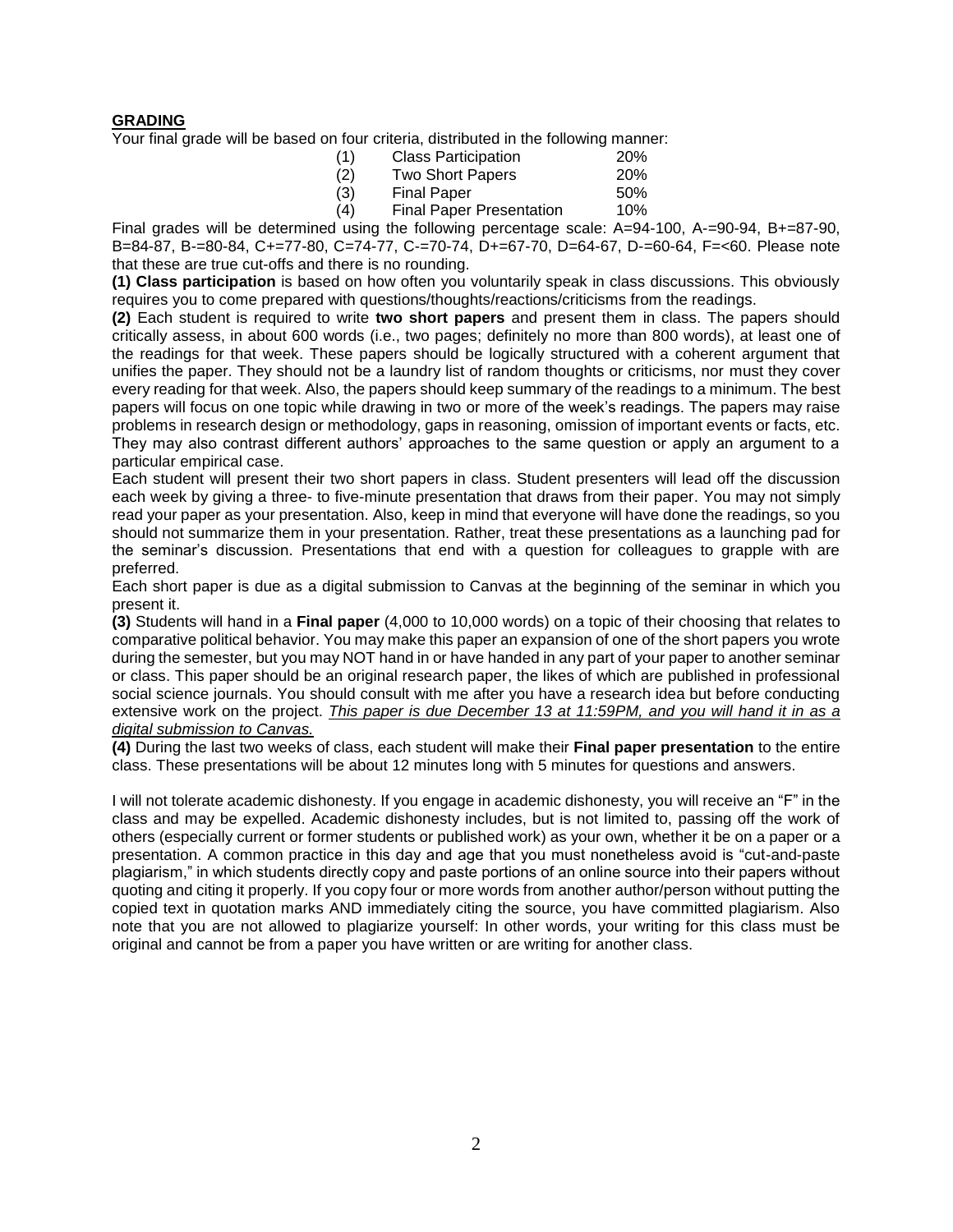## **COURSE SCHEDULE**

# **AUGUST 23**

## **INTRODUCTION**

*REQUIRED READINGS (READ THESE BEFORE COMING TO THE FIRST CLASS!): Overview*

- - **Dalton, Russell J., and Hans-Dieter Klingeman. 2009. "Citizens and Political Behavior." In Russell J. Dalton and Hans-Dieter Klingemann (eds.),** *The Oxford Handbook of Political Behavior.* **New York: Oxford University Press.**
	- **Kittilson, Miki Caul. 2009. "Research Resources in Comparative Political Behavior." In Russell J. Dalton and Hans-Dieter Klingemann (eds.),** *The Oxford Handbook of Political Behavior.* **New York: Oxford University Press.**

# **Part I: SOCIAL-PSYCHOLOGICAL APPROACHES**

# **AUGUST 30 PARTISANSHIP**

# *REQUIRED READINGS:*

*Overview*

 **Johnston, Richard. 2006. "Party Identification: Unmoved Mover or Sum of Preferences?"**  *Annual Review of Political Science* **9(1): 329-351.**

#### *Substance*

- **Campbell, Angus, Philip E. Converse, Warren E. Miller, and Donald E. Stokes. 1960.** *The American Voter***. Chicago: John Wiley and Sons, Inc. Chapters 6 & 7 only.**
- **Converse, Philip E. 1969. "Of Time and Partisan Stability."** *Comparative Political Studies* **2(2): 139-171.**
- **Schickler, E. and Green, Donald P. 1997. "The Stability of Party Identification in Western Democracies: Results from Eight Panel Surveys."** *Comparative Political Studies 30***(4), pp.450- 483.**

#### *Critique*

 **Noam Lupu. 2014. "Brand Dilution and the Breakdown of Political Parties in Latin America."** *World Politics* **66(4): 561-602.**

- Thomassen, J. 1976. "Party Identification as a Cross-national Concept: Its Meaning in the Netherlands." In Ian Budge, Ivor Crew, and Dennis Farlie, eds., *Party Identification and Beyond: Representations of Voting and Party Competition,* pp. 63– 80
- Zuckerman, Alan S., Josip Dasović, and Jennifer Fitzgerald. 2007. *Partisan Families*. Cambridge University Press.
- Lupu, Noam. 2016. *Party Brands in Crisis: Partisanship, Brand Dilution, and the Breakdown of Political Parties in Latin America*. New York: Cambridge University Press.
- Green, Donald, Bradley Palmquist, and Eric Schickler. 2008. *Partisan Hearts and Minds*. Yale University Press.
- Hatemi, Peter K., et al. 2008. "Is there a 'Party' in Your Genes?" *Political Research Quarterly* 62(3): 584-600.
- Bankert, Alexa, Leonie Huddy, and Martin Rosema. 2017. "Measuring Partisanship as a Social Identity in Multi-Party Systems." *Political Behavior* 39(1): 103-132.
- Michelitch, Kristin and Stephen Utych. 2018 "Electoral Cycle Fluctuations in Partisanship: Global Evidence from 86 Countries." *Journal of Politics* 80(2): 412-427.
- Carlson, Elizabeth. 2016. "Finding partisanship where we least expect it: Evidence of partisan bias in a new African democracy." *Political Behavior* 38(1): 129-154.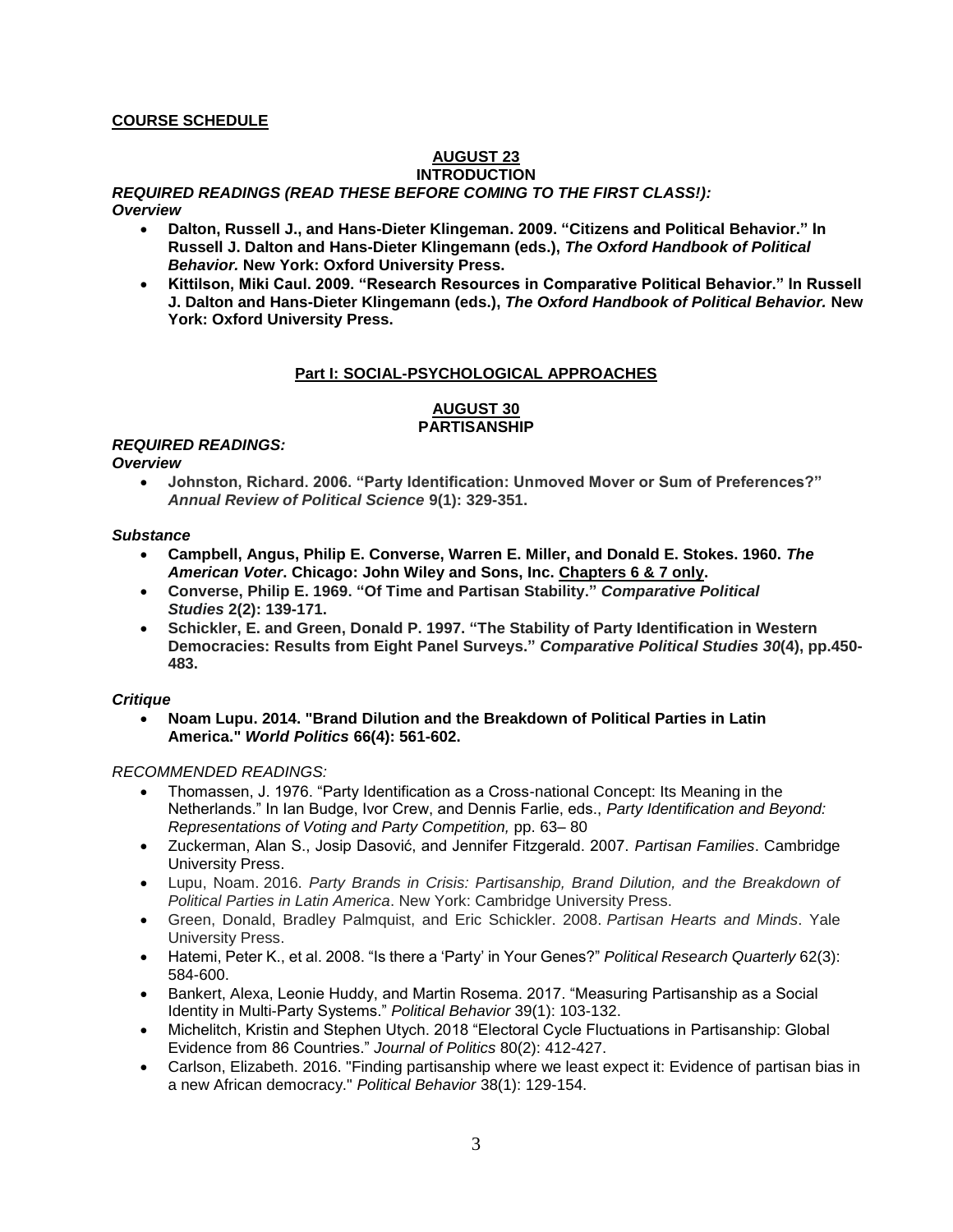Hagopian, Frances. 2009. "Parties and Voters in Emerging Democracies." In Carles Boix and Susan C. Stokes (eds.), *The Oxford Handbook of Comparative Politics.* New York: Oxford University Press.

#### **SEPTEMBER 6 NO CLASS**

#### **SEPTEMBER 13 ELITE CUES**

#### *REQUIRED READINGS: Background*

 **Converse, Philip E. 2006 [1964]. "The Nature of Belief Systems in Mass Publics."** *Critical Review: A Journal of Politics and Society* **18(1): 1-74.**

## *Substance*

- **Zaller, John R. 1992.** *The Nature and Origins of Mass Opinion***. New York: Cambridge University Press. Entire**
- **Posner, Daniel. 2004. ["The Political Salience of Cultural Difference: Why Chewas and](http://danielnposner.com/wp-content/uploads/2015/11/Posner-2004b.pdf)  [Tumbukas are Allies in Zambia and Adversaries in Malawi."](http://danielnposner.com/wp-content/uploads/2015/11/Posner-2004b.pdf)** *American Political Science Review* **98(4): 529-545.**
- **Blaydes, Lisa, and Drew Linzer. 2012. "Elite Competition, Religiosity, and Anti-Americanism in the Islamic World."** *American Political Science Review* **106(2): 225-243.**

## *Method*

 **Brader, Ted, Joshua A. Tucker, and Dominik Duell. 2013. "Which Parties Can Lead Opinion? Experimental Evidence on Partisan Cue Taking in Multiparty Democracies."** *Comparative Political Studies* **46(11): 1485-1517.**

# *RECOMMENDED READINGS:*

- Lenz, Gabriel S. 2013. *Follow the Leader? How Voters Respond to Politicians, Policies and Performance*. Chicago: University of Chicago Press.
- Adams, James. 2012. "Causes and Electoral Consequences of Party Policy Shifts in Multiparty Elections: Theoretical Results and Empirical Evidence." *Annual Review of Political Science* 15(1): 401-419.
- Andy Baker, Barry Ames, Anand E. Sokhey, and Lucio R. Renno. 2016. "The Dynamics of Partisan Identification when Party Brands Change: The Case of the Workers Party in Brazil." *Journal of Politics* 78(1): 197-213.
- Rune Slothuus. 2010. "When Can Political Parties Lead Public Opinion? Evidence from a Natural Experiment." *Political Communication* 27:2, 158-177
- Samuels, David, and Cesar Zucco Jr. 2014. "The Power of Partisanship in Brazil: Evidence from Survey Experiments." *American Journal of Political Science* 58(1): 212-225.

#### **SEPTEMBER 20 GROUP IDENTITIES**

#### *REQUIRED READINGS: Substance*

- **Achen, Christopher, and Larry M. Bartels. 2016.** *Democracy for Realists***. Chapters 8 through 11.**
- **Chandra, Kanchan. 2012. "Introduction." In Chandra (ed.),** *Constructivist Theories of Ethnic Politics.* **New York: Oxford University Press, pp. 1-50.**
- **Habyarimana, James, Macartan Humphreys, Daniel N. Posner and Jeremy M. Weinstein. 2007. "Why Does Ethnic Diversity Undermine Public Goods Provision?"** *American Political Science Review* **101(4): 709-725**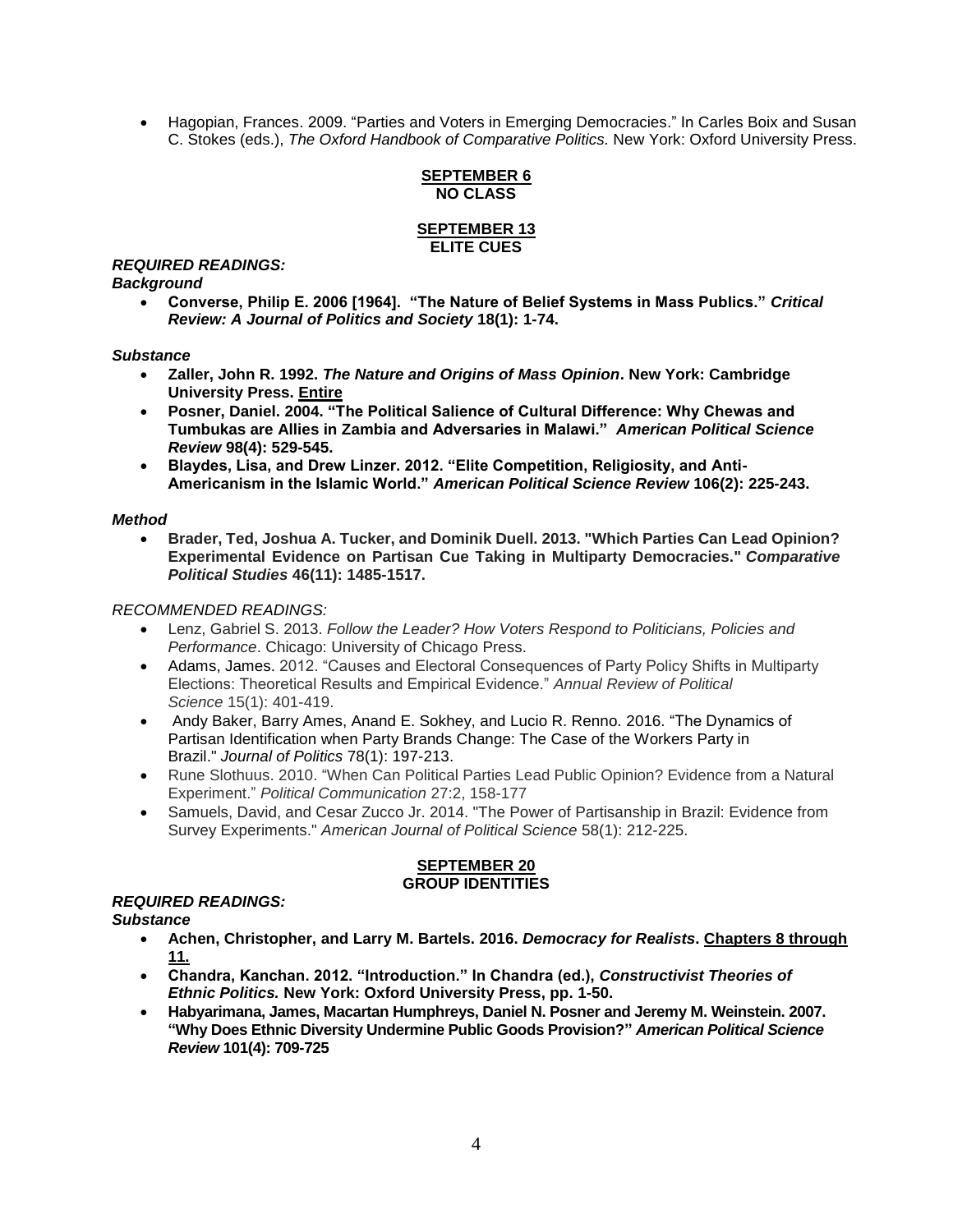# *Method*

- **Cramer Walsh, Katherine. 2012. "Putting Inequality in Its Place: Rural Consciousness and the Power of Perspective."** *American Political Science Review* **106(3): 517-532.**
- **Alrababa'h, Ala', William Marble, Salma Mousa, and Alexandra A. Siegel. 2021."Can Exposure to Celebrities Reduce Prejudice? The Effect of Mohamed Salah on Islamophobic Behaviors and Attitudes."** *American Political Science Review*

# *RECOMMENDED READINGS:*

- Fitzgerald, Jennifer. 2018. *Close to Home: Local Ties and Voting Radical Right in Europe.* New York: Cambridge University Press.
- Lijphart, Arend. 1979. "Religious vs. Linguistic vs. Class Voting." *American Political Science Review* 73: 442-58.
- Chandra, Kanchan. 2007. *Why Ethnic Parties Succeed: Patronage and Ethnic Head Counts in India*. New York: Cambridge University Press.
- Cramer, Katherine J. 2016. *The Politics of Resentment: Rural Consciousness in Wisconsin and the Rise of Scott Walker*. Chicago: University of Chicago Press.
- Habyarimana, James, Macartan Humphreys, Daniel N. Posner, and Jeremy M. Weinstein. 2009. *Coethnicity: Diversity and the Dilemmas of Collective Action*. New York: Russell Sage Foundation.
- Duverger, Maurice. 1959. *Political Parties.* New York: Wiley (1951).
- Gibson, James L., and Amanda Gouws. 2005. *Overcoming Intolerance in South Africa: Experiments in Democratic Persuasion*. New York: Cambridge University Press.
- Madrid, Raul. 2008. "The Rise of Ethnopopulism in Latin America" *World Politics* 60(3): 475-508.
- Posner, Daniel. *Institutions and Ethnic Politics in Africa*. New York: Cambridge University Press, 2005.

#### **SEPTEMBER 27 CULTURE AND VALUES**

# *REQUIRED READINGS:*

*Overview*

 **Fuchs, Dieter. 2009. "The Political Culture Paradigm." In Russell J. Dalton and Hans-Dieter Klingemann (eds.),** *The Oxford Handbook of Political Behavior.* **New York: Oxford University Press.**

#### *Substance*

 **Inglehart, Ronald. 2018.** *Cultural Evolution: People's Motivations are Changing, and Reshaping the World.* **New York: Cambridge University Press. Entire**

# *Critique*

 **Jackman, Robert W., and Ross A. Miller. 1995. "Voter Turnout in the Industrial Democracies during the 1980s."** *Comparative Political Studies* **27(4): 467-492.**

# *Method*

**Simmons, Erica S. 2016. "Market Reforms and Water Wars."** *World Politics* **68(1): 37-73.**

- Almond, Gabriel A., and Sidney Verba. 1963. *The Civic Culture: Political Attitudes and Democracy in Five Nations.*
- Hatemi, Peter K., and Rose McDermott. 2016. "Give Me Attitudes." *Annual Review of Political Science* 19:331-350.
- Avdeenko, Alexandra, and Michael J. Gilligan. 2015. "International Interventions to Build Social Capital: Evidence from a Field Experiment in Sudan." *American Political Science Review* 109(3): 427-449.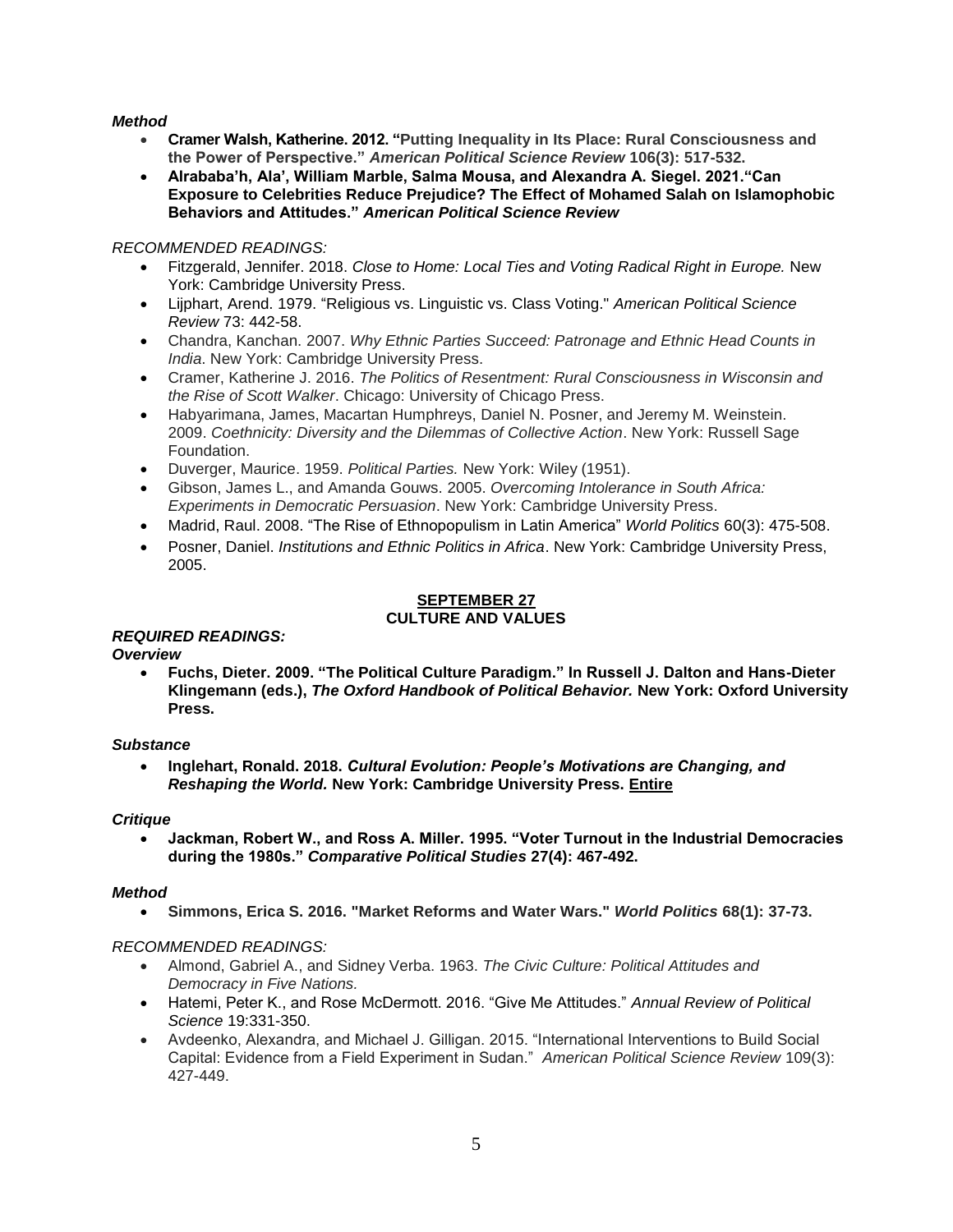- Pinker, Steven. 2012. *The Better Angels of our Nature: Why Violence Has Declined.* New York: Penguin.
- Simmons, Erica S. 2016. *Meaningful Resistance: Market Reforms and the Roots of Social Protest in Latin America.* New York: Cambridge University Press.
- Norris, Pippa. 2011. *Democratic Deficit: Critical Citizens Revisited.* New York: Cambridge University Press.
- Putnam, Robert D. 1993. *Making Democracy Work: Civic Traditions in Modern Italy*. Princeton: Princeton University Press.
- Booth, John A., and Mitchell A. Seligson. 2009. *The Legitimacy Puzzle in Latin America: Political Support and Democracy in Eight Nations*. New York: Cambridge University Press.

#### **OCTOBER 4 SOCIAL NETWORKS**

# *REQUIRED READINGS:*

*Overview*

 **Huckfeldt, Robert. 2009. "Information, Persuasion, and Political Communication Networks." In Russell J. Dalton and Hans-Dieter Klingemann (eds.),** *The Oxford Handbook of Political Behavior.* **New York: Oxford University Press.**

## *Substance*

- **Huckfeldt, Robert, and John Sprague. 1991 "Discussant Effects on Vote Choice: Intimacy, Structure, and Interdependence."** *The Journal of Politics* **53(1): 122-158.**
- **Baker, Andy, Barry Ames, and Lúcio Rennó. 2020.** *Persuasive Peers: Social Communication and Voting in Latin America.* **Princeton: Princeton University Press. Chapters 1 and 4 only.**
- **Fitzgerald, Jennifer. 2011. "Family Dynamics and Swiss Parties on the Rise: Exploring Party Support in a Changing Electoral Context."** *Journal of Politics* **73(3): 783-796.**

## *Method*

 **Cruz, Cesi, Julien Labonne, and Pablo Querubín. 2020. "Social Network Structures and the Politics of Public Goods Provision: Evidence from the Philippines."** *American Political Science Review* **114(2): 486 - 501**

- Lazarsfeld, Paul F., Bernard Berelson, and Hazel Gaudet. 1948. *The People's Choice.* Duell, Sloan & Pearce.
- Berelson, Bernard, Paul F. Lazarsfeld, and William N. McPhee. 1954. *Voting: A Study of Opinion Formation in a Presidential Campaign*
- Huckfeldt, R. Robert, and John Sprague. 1995. *Citizens, Politics and Social Communication: Information and Influence in an Election Campaign*. New York: Cambridge University Press.
- Gunther, Richard, José Ramón Montero, and Hans-Jurgen Puhle (eds.). 2007. *Democracy, Intermediation, and Voting on Four Continents*. New York: Oxford University Press.
- Mutz, Diana C. 2006. *Hearing the Other Side: Deliberative Versus Participatory Democracy*. New York: Cambridge University Press.
- Pattie, Charles, and Ron Johnston. 2000. "People Who Talk Together Vote Together: An Exploration of Contextual Effects in Great Britain." *Annals of the Association of American Geographers* 90(1): 41- 66.
- Klofstad, Casey A., Anand Edward Sokhey, and Scott D. McClurg. 2013. "Disagreeing about Disagreement: How Conflict in Social Networks Affects Political Behavior." *American Journal of Political Science* 57(1): 120-134
- Sinclair, Betsy. 2012. *The Social Citizen: Peer Networks and Political Behavior*. Chicago: University of Chicago Press.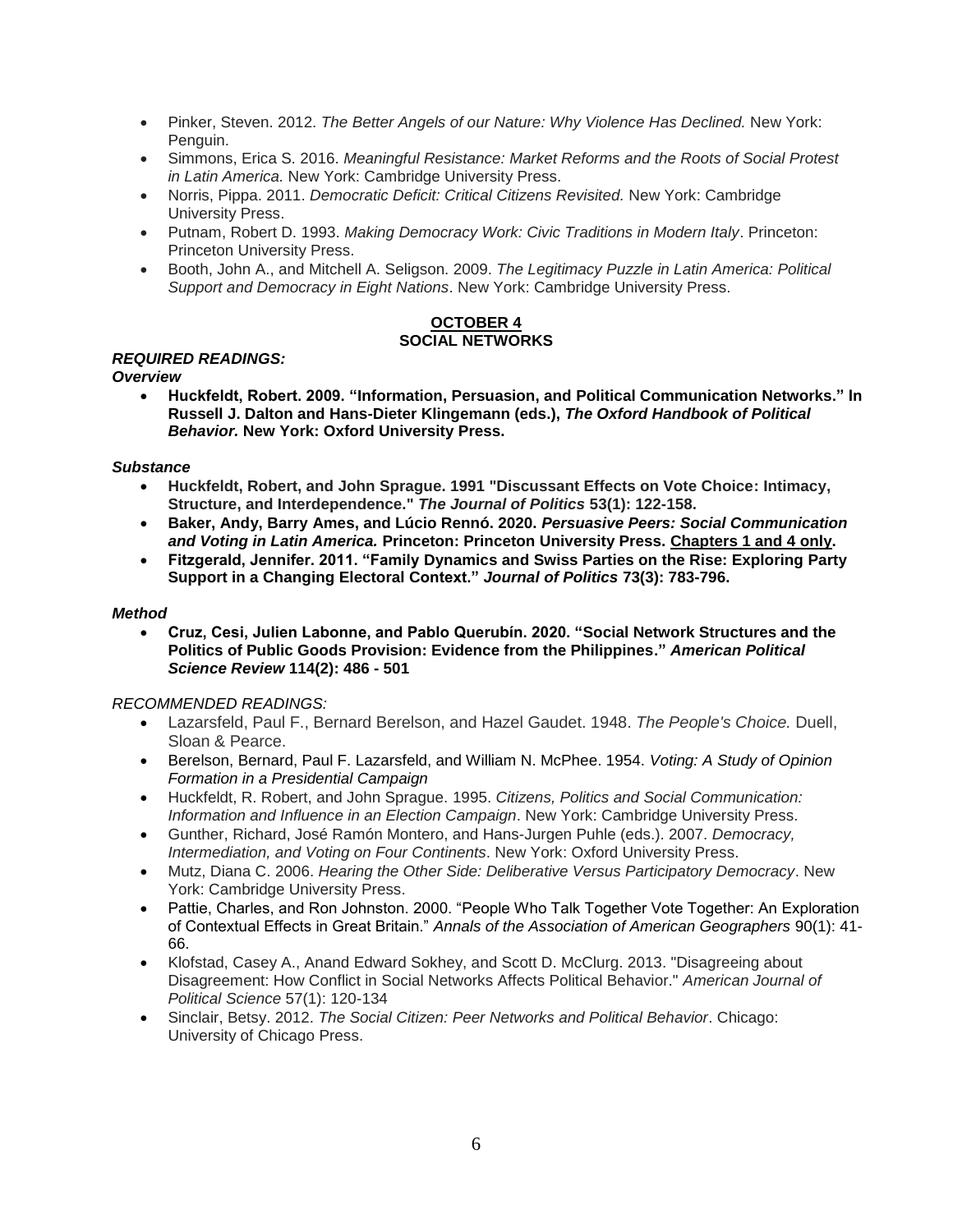# **Part II: ECONOMISTIC APPROACHES**

# **OCTOBER 11 SPATIAL MODELS OF VOTING BEHAVIOR**

# *REQUIRED READINGS:*

#### *Overview*

 **Downs, Anthony. 1957.** *An Economic Theory of Democracy***. New York: Harper Collins. Chapters 3 and 8.**

*Substance*

- **Lipset, Seymour Martin and Stein Rokkan. 1967. "Cleavage Structures, Party Systems, and Voter Alignments: An Introduction." In Lipset and Rokkan (eds.)** *Party Systems and Voter Alignments: Cross-National Perspectives***. Toronto: Free Press, pp. 1-63.**
- **Macdonald, Stuart Elaine, George Rabinowitz, and Ola Listhaug. 1998. "On Attempting to Rehabilitate the Proximity Model: Sometimes the Patient Just Can't Be Helped."** *Journal of Politics* **60 (3): 653-90.**
- **Luna, Juan P., and Elizabeth J. Zechmeister. 2005. "Political Representation in Latin America: A Study of Elite-mass Congruence in Nine Countries."** *Comparative Political Studies* **38(4): 388-416.**

#### *Critique*

**Achen, Christopher, and Larry M. Bartels. 2016.** *Democracy for Realists***. Chapters 1 and 2.**

*RECOMMENDED READINGS:*

- Adams, James F., Samuel Merrill III, and Bernard Grofman. 2005. *A Unified Theory of Party Competition: A Cross-National Analysis Integrating Spatial and Behavioral Factors*. Cambridge: Cambridge University Press.
- Johnston, Richard et al. 1992. *Letting the People Decide: Dynamics of a Canadian Election*. Stanford University Press.
- Tomz, Michael, and Robert P. Van Houweling. 2008. "Candidate Positioning and Voter Choice." *American Political Science Review* 102 (3): 303-18.
- Chou, Winston, Rafaela Dancygier, Naoki Egami, and Amaney A. Jamal. 2021. "Competing for Loyalists? How Party Positioning Affects Populist Radical Right Voting." *Comparative Political Studies*.
- Domínguez, Jorge I., and James A. McCann. 1996. *Democratizing Mexico: Public Opinion and Electoral Choices*. Baltimore: JHU Press.
- Kedar, Orit. 2005. "When Moderate Voters Prefer Extreme Parties: Policy Balancing in Parliamentary Elections." *American Political Science Review* 99 (2): 185-99.
- Greene, Kenneth F. 2007. *Why Dominant Parties Lose: Mexico's Democratization in Comparative Perspective*. New York: Cambridge University Press.
- Kitschelt, Herbert. 1994. *The Transformation of European Social Democracy*. New York: Cambridge University Press.
- Kitschelt, Herbert, and Anthony J. McGann. 1997. *The Radical Right in Western Europe: A Comparative Analysis*. Ann Arbor, MI: University of Michigan Press.

#### **OCTOBER 18**

# **ECONOMIC PERFORMANCE AND ECONOMIC INTERESTS**

# *REQUIRED READINGS:*

*Overview*

 **Lewis-Beck, Michael S., and Mary Stegmaier. 2019. "Economic Voting." In Roger D. Congleton, Bernard Grofman, and Stefan Voigt (eds.)** *The Oxford Handbook of Public Choice.* **New York: Oxford University Press.**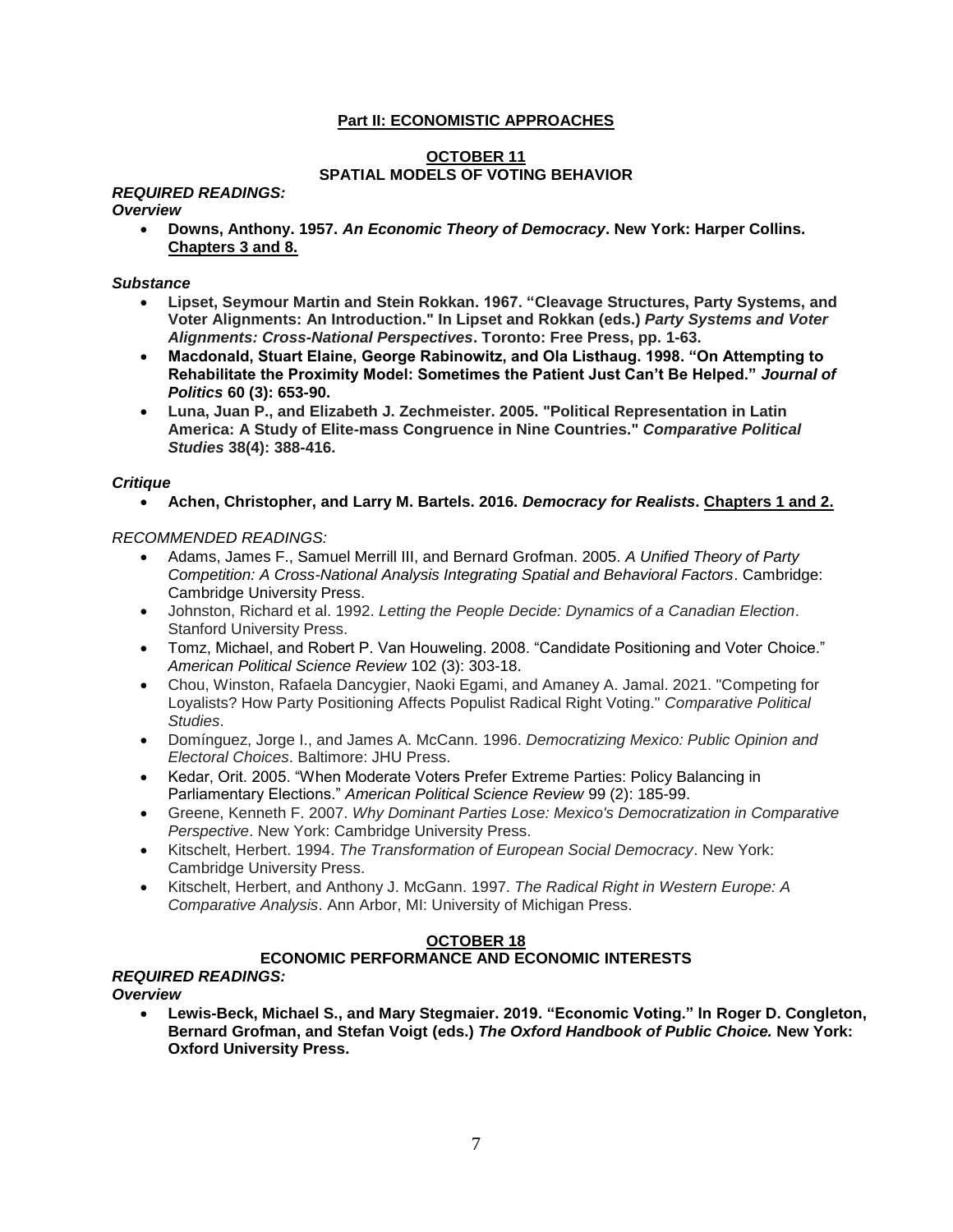#### *Substance: Performance and Retrospective Voting*

- **Powell Jr, G. Bingham, and Guy D. Whitten. 1993. "A Cross-national Analysis of Economic Voting: Taking Account of the Political Context."** *American Journal of Political Science* **37(2): 391-414.**
- **Duch, Raymond M. and Randy Stevenson. 2006. "Assessing the Magnitude of the Economic Vote over Time and across Nations."** *Electoral Studies* **25: 528-547.**

#### *Substance: Interests and Cleavages*

 **Iversen, Torben and David Soskice. 2001. "An Asset Theory of Social Preferences."**  *American Political Science Review* **95(4): 875-893.**

## *Critique*

- **Achen, Christopher, and Larry M. Bartels. 2016.** *Democracy for Realists***. Chapters 4 through 6.**
- **Sears, David O. and Carolyn Funk (1990). "The Limited Effect of Economic Self-interest on the Political Attitudes of the Mass Public"** *Journal of Behavioral Economics* **19(3): 247-271.**

## *RECOMMENDED READINGS:*

- Duch, Raymond, and Randolph T. Stevenson. 2008. *The Economic Vote: How Political and Economic Institutions Condition Election Results*. New York: Cambridge University Press.
- Tucker, Joshua A. 2006. *Regional Economic Voting: Russia, Poland, Hungary, Slovakia and the Czech Republic, 1990-1999*. Cambridge.
- Bratton, Michael, Robert Mattes, and Emmanuel Gyimah-Boadi. 2005. *Public Opinion, Democracy, and Market Reform in Africa*. New York: Cambridge University Press.
- Van der Brug, Wouter, Cees van der Eijk, and Mark Franklin. 2007. *The Economy and the Vote*. New York: Cambridge University Press.
- Lewis-Beck, Michael S. 1990. *Economics and Elections: The Major Western Democracies*. Ann Arbor: University of Michigan Press.
- Fiorina, Morris P. 1981. *Retrospective Voting in American National Elections*. New Haven: Yale University Press
- Benton, Allyson Lucinda. 2005. "Dissatisfied Democrats or Retrospective Voters? Economic Hardship, Political Institutions, and Voting Behavior in Latin America." *Comparative Political Studies* 38(4): 417-442.
- Hellwig, Timothy. 2008. "Globalization, Policy Constraints, and Vote Choice." *Journal of Politics*  70 (4): 1128-41.
- Baker, Andy. 2009. *The Market and the Masses in Latin America: Policy Reform and Consumption in Liberalizing Economies.* New York: Cambridge University Press.
- Cusack, Thomas R., Torben Iversen, and David Soskice. 2007. "Economic Interests and the Origins of Electoral Systems." *American Political Science Review* 101(3): 373-391.
- Carlin, Ryan E., Matthew M. Singer, and Elizabeth J. Zechmeister (eds.). 2015. *The Latin American Voter: Pursuing Representation and Accountability in Challenging Contexts*. Ann Arbor: University of Michigan Press.
- Morgan, Jana. 2011. *Bankrupt Representation and Party System Collapse*. University Park: Penn State Press.

## **OCTOBER 25 CLIENTELISM**

# *REQUIRED READINGS:*

# *Overview*

 **Kitschelt, Herbert. 2000. "Linkages between Citizens and Politicians in Democratic Polities."** *Comparative Political Studies* **33(6-7): 845-879.**

#### *Substance*

 **Wantchekon, Leonard. 2003. "Clientelism and Voting Behavior: Evidence from a Field Experiment in Benin."** *World Politics* **399-422.**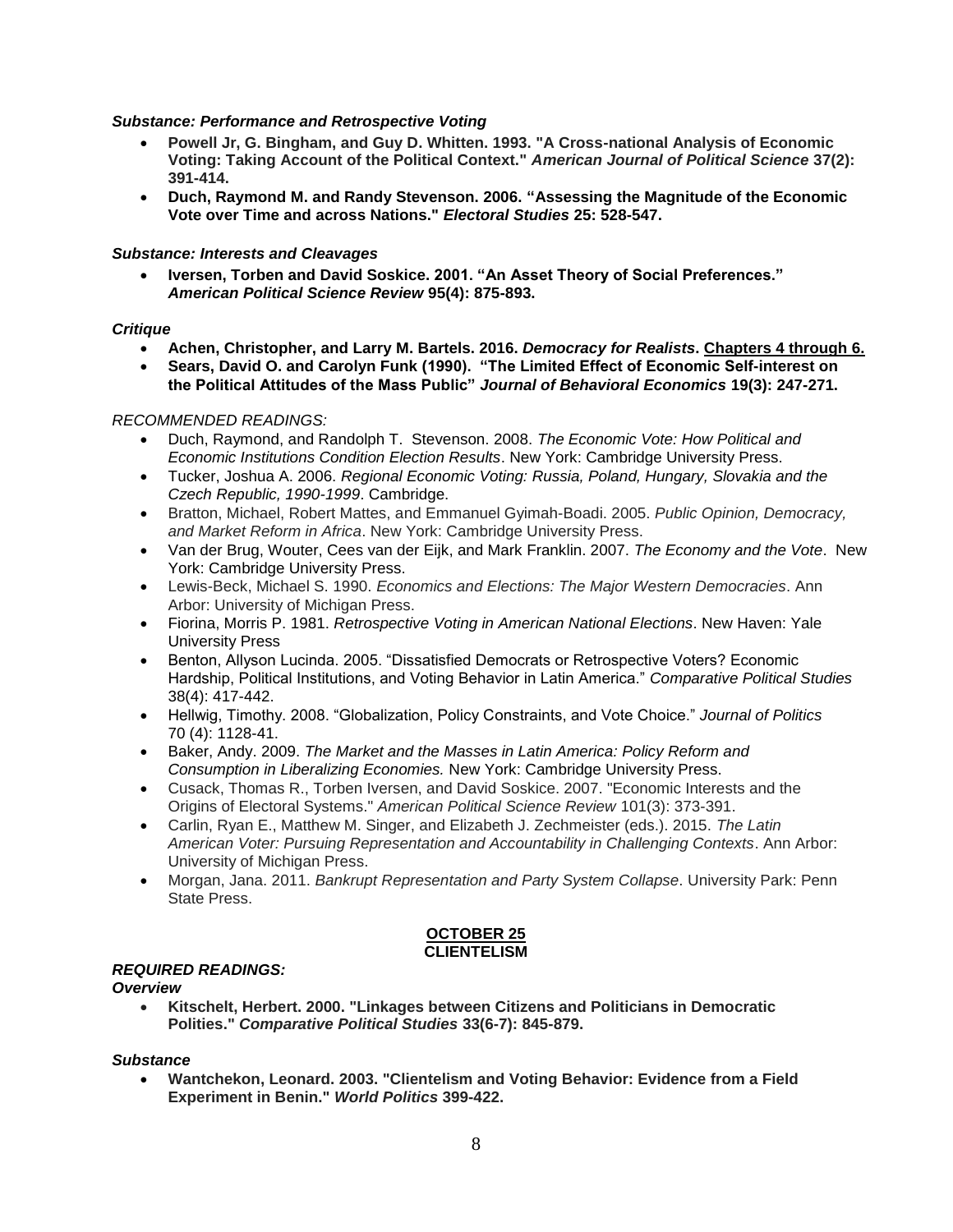- **Stokes, Susan C. 2005. "Perverse Accountability: A Formal Model of Machine Politics with Evidence from Argentina."** *American Political Science Review* **99(3): 315-325.**
- **Auerbach, Adam Michael, and Tariq Thachil. 2018. "How Clients Select Brokers: Competition and Choice in India's Slums."** *American Political Science Review* **112(4):775- 791.**

## *Method*

 **Gonzalez**‐**Ocantos, Ezequiel, Chad Kiewiet De Jonge, Carlos Meléndez, Javier Osorio, and David W. Nickerson. 2012. "Vote Buying and Social Desirability Bias: Experimental Evidence from Nicaragua."** *American Journal of Political Science* **56(1): 202-217.**

## *Critique*

 **Greene, Kenneth F. 2021. "Campaign Effects and the Elusive Swing Voter in Modern Machine Politics."** *Comparative Political Studies* **54(1): 77-109.**

# *RECOMMENDED READINGS:*

- Nichter, Simeon. *Votes for Survival: Relational Clientelism in Latin America*. 2018. New York: Cambridge University Press.
- Baldwin, Kate. 2013. "Why Vote with the Chief? Political Connections and Public Goods Provision in Zambia." *American Journal of Political Science* 57(4): 794-809.
- Stokes, Susan, Thad Dunning, Marcelo Nazareno, and Valeria Brusco. 2013. *Brokers, Voters, and Clientelism.* New York: Cambridge University Press.
- Kitschelt, Herbert, and Steven I. Wilkinson, eds. 2007. *Patrons, Clients and Policies: Patterns of Democratic Accountability and Political Competition*. New York: Cambridge University Press.
- Nichter, Simeon. 2008. "Vote Buying or Turnout Buying? Machine Politics and the Secret Ballot." *American Political Science Review* 102(1): 19-31.
- Gans‐Morse, Jordan, Sebastian Mazzuca, and Simeon Nichter. 2014. "Varieties of Clientelism: Machine Politics during Elections." *American Journal of Political Science* 58(2): 415-432.
- Scheiner, Ethan. 2006. *Democracy without Competition in Japan: Opposition Failure in a Oneparty Dominant State*. New York: Cambridge University Press.
- Stokes, Susan C. 2009. "Political Clientelism." In Carles Boix and Susan C. Stokes (eds.), *The Oxford Handbook of Comparative Politics.* New York: Oxford University Press.

# **NOVEMBER 1 ELECTORAL RULES AND STRATEGIC VOTING**

#### *REQUIRED READINGS:*

# *Overview*

 **Cox, Gary W. 1997.** *Making Votes Count: Strategic Coordination in the World's Electoral Systems.* **New York: Cambridge University Press. Chapter 2 only**

#### *Substance*

 **Norris, Pippa. 2004.** *Electoral Engineering: Voting Rules and Political Behavior.* **Cambridge University Press. Entire, but skim 8 through 10 if you wish.**

#### *Critique*

 **Milazzo, Caitlin, Robert G. Moser, and Ethan Scheiner. 2018. "Social Diversity Affects the Number of Parties Even under First-past-the-post Rules."** *Comparative Political Studies* **51(7): 938-974.**

- Westholm, Anders, and Richard G. Niemi. 1992. "Political Institutions and Political Socialization: A Cross-National Study." *Comparative Politics* 25(1): 25-41.
- Huber, John, Georgia Kernell and Eduardo Leoni. 2003. "Institutional Context, Cognitive Resources, and Party Attachments across Democracies." *Political Analysis* 13(4): 365-386.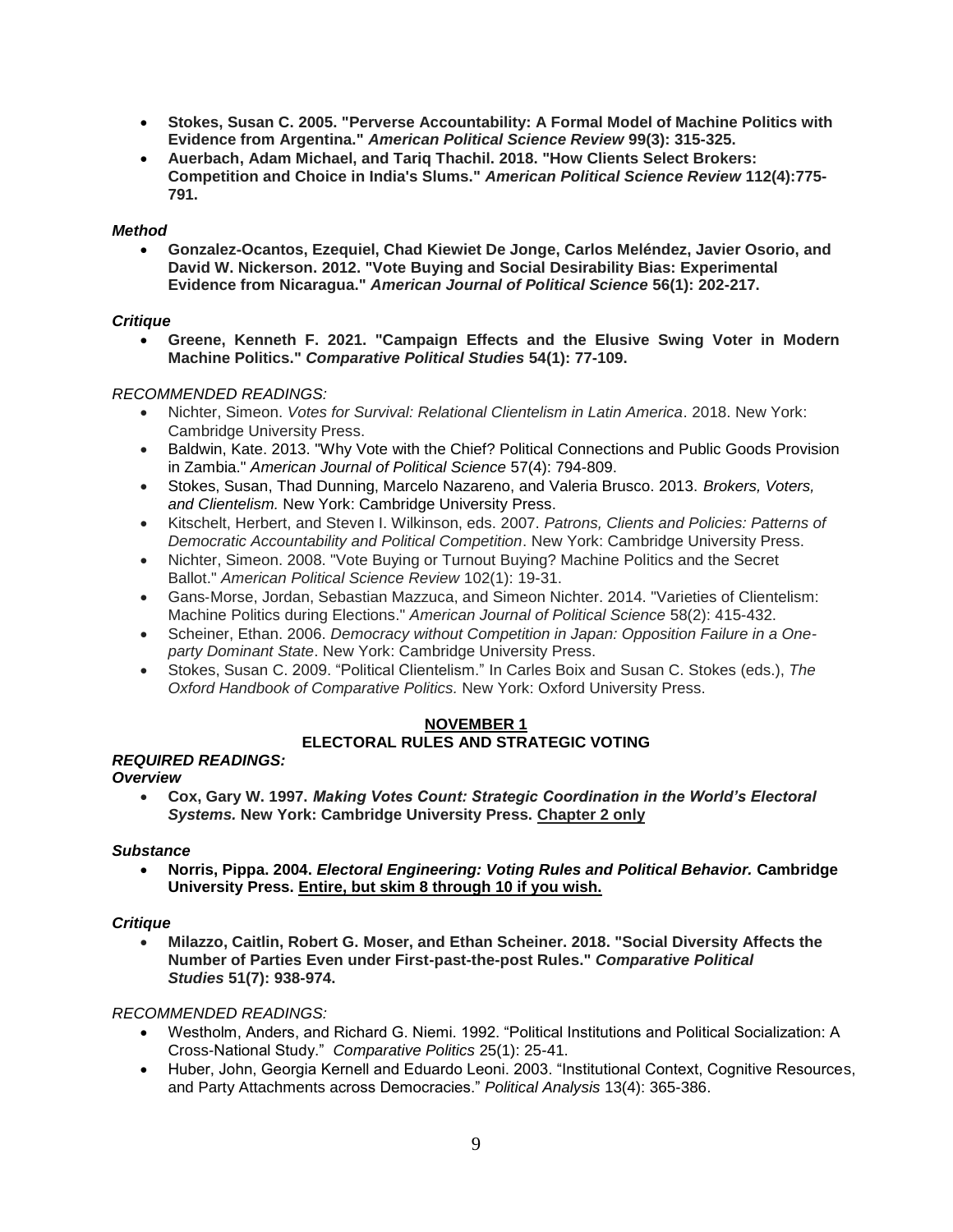- Duverger, Maurice. 1954. *Political Parties: Their Organization and Activity in the Modern State.* New York: Wiley.
- Laura B. Stephenson, John H. Aldrich, and André Blais (eds.). 2018. *The Many Faces of Strategic Voting: Tactical Behavior in Electoral Systems Around the World*. University of Michigan Press.
- Alvarez, R. Michael, and Jonathan Nagler. 2000. "A New Approach for Modelling Strategic Voting in Multiparty Elections." *British Journal of Political Science* 30(1): 57-75.
- Neto, Octavio Amorim, and Gary W. Cox. 1997. "Electoral Institutions, Cleavage Structures, and the Number of Parties." *American Journal of Political Science* 41(1): 149-174.

# **Part III: SPECIAL TOPICS**

# **NOVEMBER 8 POLITICAL PARTICIPATION**

# *REQUIRED READINGS:*

## *Overview*

 **Blais, André. 2009. "Turnout in Elections." In Russell J. Dalton and Hans-Dieter Klingemann (eds.),** *The Oxford Handbook of Political Behavior.* **New York: Oxford University Press, pp. 621-635.**

## *Substance*

- **Boulding, Carew. 2010. "NGOs and Political Participation in Weak Democracies: Subnational Evidence on Protest and Voter Turnout from Bolivia."** *Journal of Politics* **71(2): 456-468.**
- **Kasara, Kimuli, and Pavithra Suryanarayan. 2015. "When Do the Rich Vote Less Than the Poor and Why? Explaining Turnout Inequality across the World."** *American Journal of Political Science* **59 (3): 613-27.**
- **De Miguel, Carolina, Amaney A. Jamal, and Mark Tessler. 2015. "Elections in the Arab World: Why Do Citizens Turn Out?"** *Comparative Political Studies* **48(11): 1355-1388.**
- **Tsai, Lily L., and Yiqing Xu. 2018. "Outspoken Insiders: Political Connections and Citizen Participation in Authoritarian China."** *Political Behavior* **40(3): 629-657.**

# *Method*

 **Nickerson, David W. 2008. "Is Voting Contagious? Evidence from Two Field Experiments."**  *American Political Science Review* **102(1): 49-57.**

- Tarrow, Sidney G. 2011. *Power in Movement: Social Movements and Contentious Politics*. Cambridge University Press.
- Carreras, Miguel, and Néstor Castañeda-Angarita. 2014. "Who Votes in Latin America? A Test of Three Theoretical Perspectives." *Comparative P*olitical Studies 47(8): 1079-1104.
- Boulding, Carew. 2014. *NGOs, Political Protest, and Civil Society*. New York: Cambridge University Press.
- Boulding, Carew, and Claudio Holzner. 2021. *Voice and Inequality: Poverty and Political Participation in Latin American Democracies.* New York: Oxford University Press.
- Aldrich, John H. 1993. "Rational Choice and Turnout." *American Journal of Political Science* 37: 246-78.
- Jennings, M. Kent. 1997. "Political Participation in the Chinese Countryside." *American Political Science Review* 91(2): 361-372.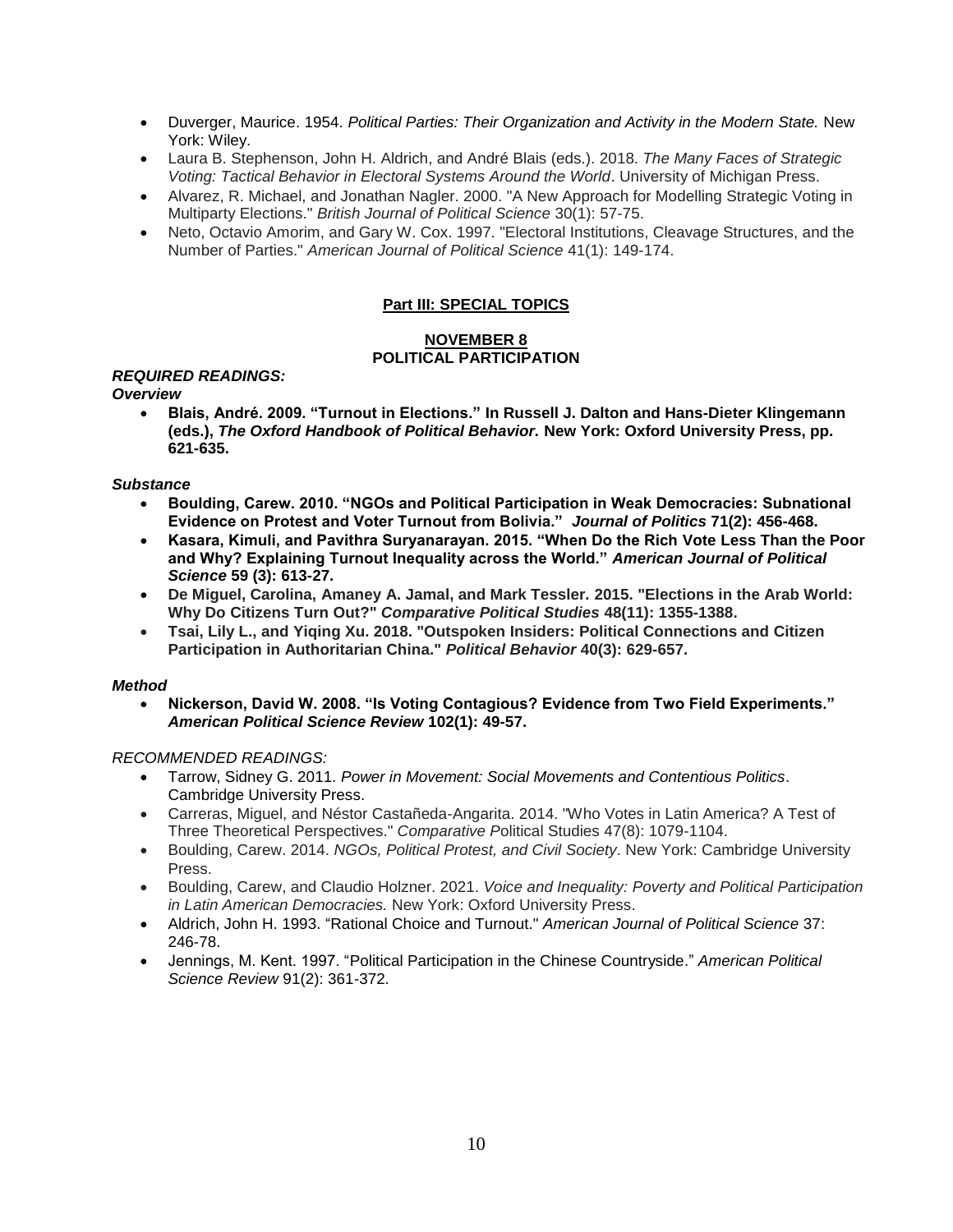#### **NOVEMBER 15 GENDER AND SEXUAL IDENTITY**

## *REQUIRED READINGS:*

#### *Overview*

 **Inglehart, Ronald, and Pippa Norris. 2000. "The Developmental Theory of the Gender Gap: Women's and Men's Voting Behavior in Global Perspective."** *International Political Science Review* **21(4): 441-463.**

#### *Substance*

- **Iverson, Torben, and Frances Rosenbluth. 2006. "The Political Economy of Gender: Explaining Cross-National Variation in the Gender Division of Labor and the Gender Voting Gap."**  *American Journal of Political Science* **50(1): 1-19.**
- **Tripp, Aili Mari, and Alice Kang. 2008. "The Global Impact of Quotas: On the Fast Track to Increased Female Legislative Representation."** *Comparative Political Studies* **41(3): 338-361.**
- **Masoud, Tarek, Amaney Jamal, and Elizabeth Nugent. 2016. "Using the Qur'ān to Empower Arab Women? Theory and Experimental Evidence from Egypt."** *Comparative Political Studies* **49(12): 1555-1598.**

#### *Method*

 **Turnbull-Dugarte, Stuart James, and Joshua Townsley. (2020). "Political Engagement and Turnout among Same-Sex Couples in Western Europe."** *Research and Politics*

#### *RECOMMENDED READINGS:*

- Inglehart, Ronald, and Pippa Norris. 2003 *Rising Tide: Gender Equality and Cultural Change around the World*. New York: Cambridge University Press.
- Morgan, Jana, and Melissa Buice. 2013. "Latin American Attitudes toward Women in Politics: The Influence of Elite Cues, Female Advancement, and Individual Characteristics." *American Political Science Review* 107(4): 644-662.
- Teele, Dawn L. 2018. *Forging the Franchise: The Political Origins of the Women's Vote*. Princeton: Princeton University Press.
- Lawless, Jennifer L., and Richard L. Fox. 2005. *It Takes a Candidate: Why Women Don't Run for Office*. New York: Cambridge University Press.

## **NOVEMBER 29 PAPER PRESENTATIONS**

#### **DECEMBER 6 PAPER PRESENTATIONS**

#### **MISCELLANEOUS**

#### *Classroom Behavior*

Both students and faculty are responsible for maintaining an appropriate learning environment in all instructional settings, whether in person, remote or online. Those who fail to adhere to such behavioral standards may be subject to discipline. Professional courtesy and sensitivity are especially important with respect to individuals and topics dealing with race, color, national origin, sex, pregnancy, age, disability, creed, religion, sexual orientation, gender identity, gender expression, veteran status, political affiliation or political philosophy. For more information, see the policies on [classroom behavior](http://www.colorado.edu/policies/student-classroom-and-course-related-behavior) and the [Student](https://www.colorado.edu/sccr/student-conduct)  [Conduct & Conflict Resolution policies.](https://www.colorado.edu/sccr/student-conduct)

#### *Requirements for COVID-19*

As a matter of public health and safety due to the pandemic, all members of the CU Boulder community and all visitors to campus must follow university, department and building requirements and all public health orders in place to reduce the risk of spreading infectious disease. Students who fail to adhere to these requirements will be asked to leave class, and students who do not leave class when asked or who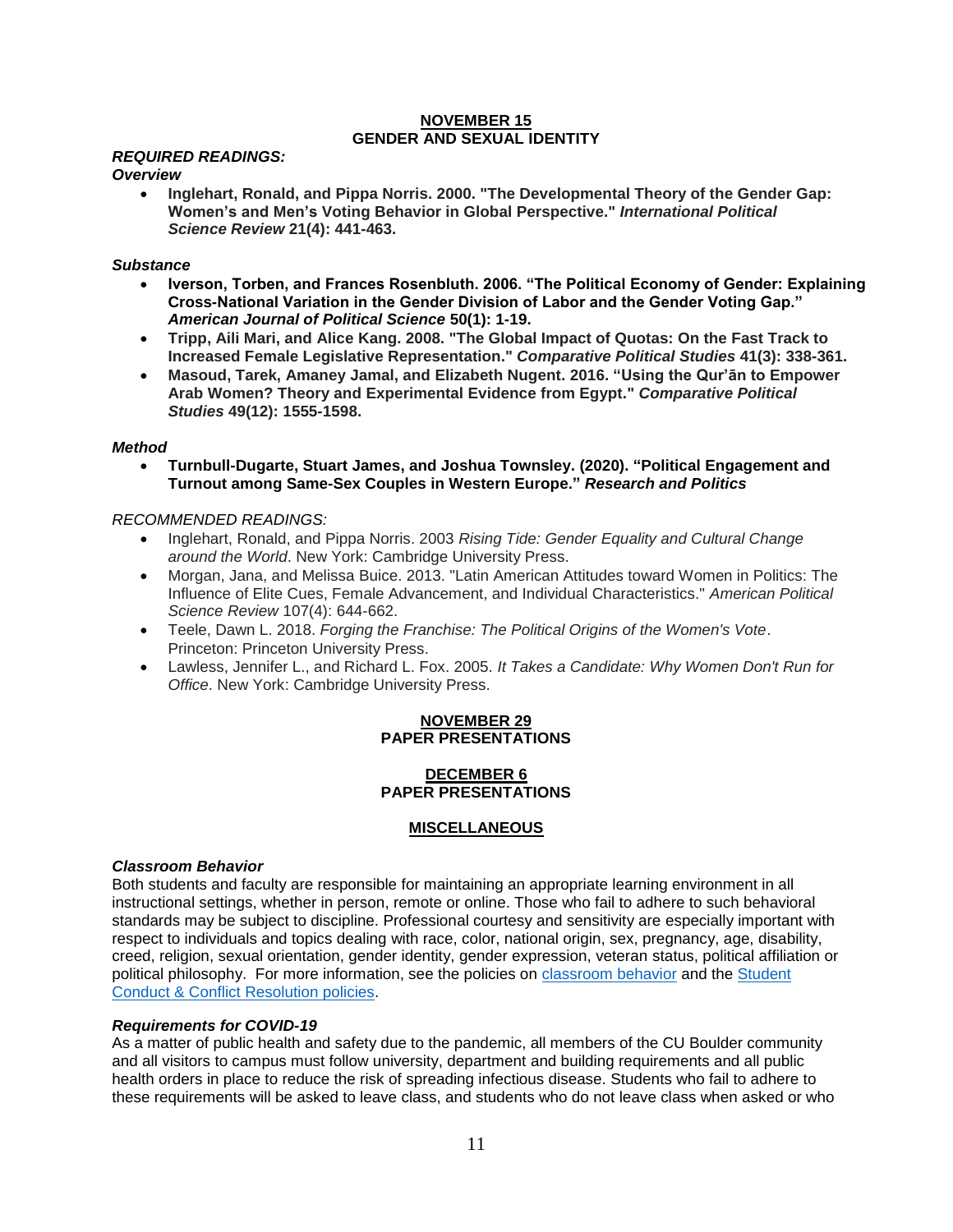refuse to comply with these requirements will be referred to [Student Conduct and Conflict Resolution.](https://www.colorado.edu/sccr/) For more information, see the policy on [classroom behavior](https://www.colorado.edu/policies/covid-19-health-and-safety-policy) and th[e](http://www.colorado.edu/osccr/) [Student Code of Conduct.](http://www.colorado.edu/osccr/) If you require accommodation because a disability prevents you from fulfilling these safety measures, please follow the steps in the "Accommodation for Disabilities" statement on this syllabus.

As of Aug. 13, 2021, CU Boulder has returned to requiring masks in classrooms and laboratories regardless of vaccination status. This requirement is a temporary precaution during the delta surge to supplement CU Boulder's COVID-19 vaccine requirement. Exemptions include individuals who cannot medically tolerate a face covering, as well as those who are hearing-impaired or otherwise disabled or who are communicating with someone who is hearing-impaired or otherwise disabled and where the ability to see the mouth is essential to communication. If you qualify for a mask-related accommodation, please follow the steps in the "Accommodation for Disabilities" statement on this syllabus. In addition, vaccinated instructional faculty who are engaged in an indoor instructional activity and are separated by at least 6 feet from the nearest person are exempt from wearing masks if they so choose.

Students who have tested positive for COVID-19, have symptoms of COVID-19, or have had close contact with someone who has tested positive for or had symptoms of COVID-19 must stay home. In this class, if you are sick or quarantined, please email Professor Baker to make arrangements.

#### *Accommodation for Disabilities*

If you qualify for accommodations because of a disability, please submit your accommodation letter from Disability Services to your faculty member in a timely manner so that your needs can be addressed. Disability Services determines accommodations based on documented disabilities in the academic environment. Information on requesting accommodations is located on the [Disability Services](https://www.colorado.edu/disabilityservices/)  [website.](https://www.colorado.edu/disabilityservices/) Contact Disability Services at 303-492-8671 or [dsinfo@colorado.edu](mailto:dsinfo@colorado.edu) for further assistance. If you have a temporary medical condition, see [Temporary Medical Conditions](http://www.colorado.edu/disabilityservices/students/temporary-medical-conditions) on the Disability Services website.

#### *Preferred Student Names and Pronouns*

CU Boulder recognizes that students' legal information doesn't always align with how they identify. Students may update their preferred names and pronouns via the student portal; those preferred names and pronouns are listed on instructors' class rosters. In the absence of such updates, the name that appears on the class roster is the student's legal name.

#### *Honor Code*

All students enrolled in a University of Colorado Boulder course are responsible for knowing and adhering to the Honor Code academic integrity policy. Violations of the Honor Code may include, but are not limited to: plagiarism, cheating, fabrication, lying, bribery, threat, unauthorized access to academic materials, clicker fraud, submitting the same or similar work in more than one course without permission from all course instructors involved, and aiding academic dishonesty. All incidents of academic misconduct will be reported to the Honor Code [\(honor@colorado.edu\)](mailto:honor@colorado.edu); 303-492-5550). Students found responsible for violating the academic integrity policy will be subject to nonacademic sanctions from the Honor Code as well as academic sanctions from the faculty member. Additional information regarding the Honor Code academic integrity policy can be found on the [Honor Code website.](https://www.colorado.edu/osccr/honor-code)

#### *Sexual Misconduct, Discrimination, Harassment and/or Related Retaliation*

The University of Colorado Boulder (CU Boulder) is committed to fostering an inclusive and welcoming learning, working, and living environment. CU Boulder will not tolerate acts of sexual misconduct (harassment, exploitation, and assault), intimate partner violence (dating or domestic violence), stalking, or protected-class discrimination or harassment by or against members of our community. Individuals who believe they have been subject to misconduct or retaliatory actions for reporting a concern should contact the Office of Institutional Equity and Compliance (OIEC) at 303-492-2127 or email [cureport@colorado.edu.](mailto:cureport@colorado.edu) Information about OIEC, university policies, [reporting](https://www.colorado.edu/oiec/reporting-resolutions/making-report) options, and the campus resources can be found on the [OIEC website.](http://www.colorado.edu/institutionalequity/)

Please know that faculty and graduate instructors have a responsibility to inform OIEC when made aware of incidents of sexual misconduct, dating and domestic violence, stalking, discrimination, harassment